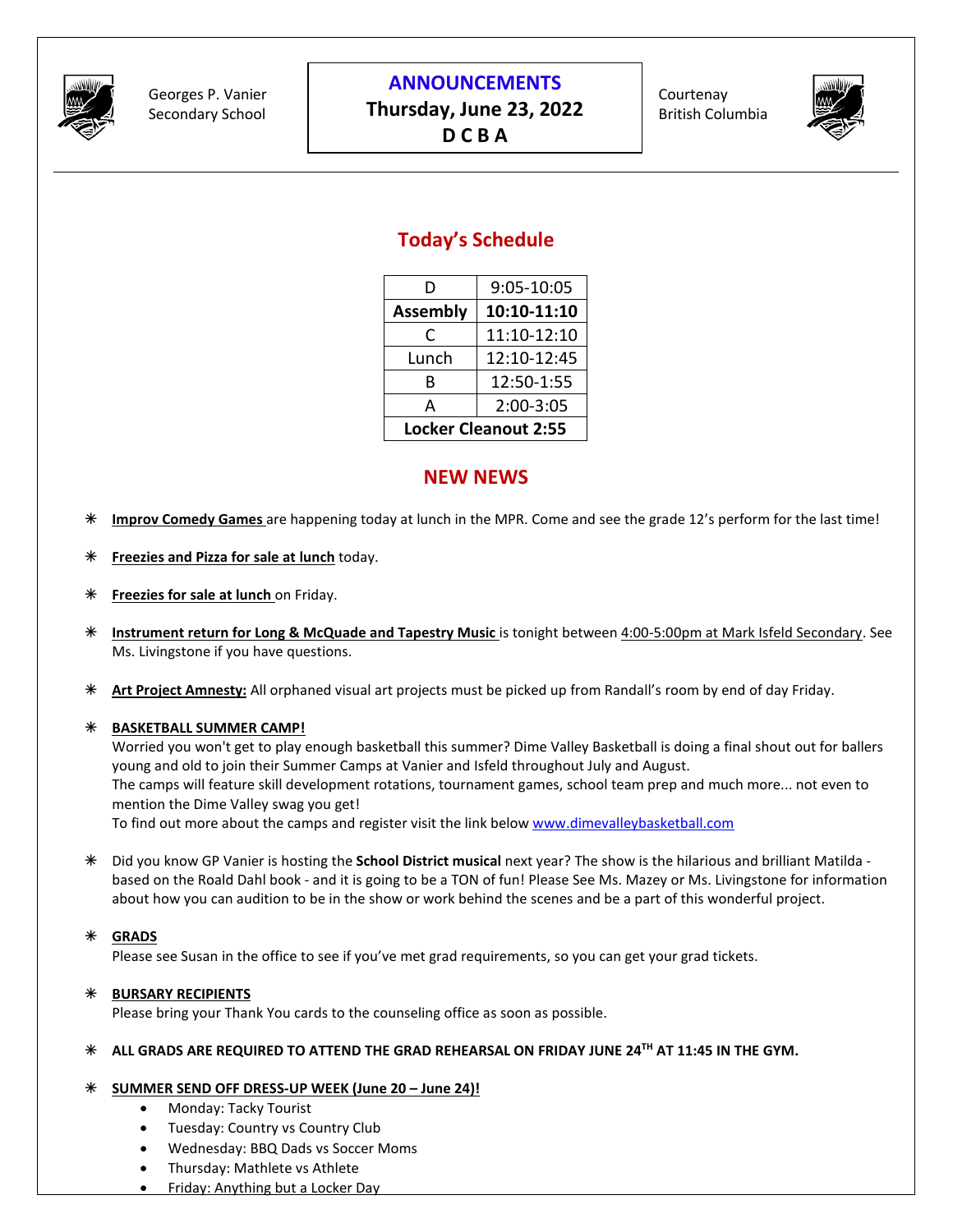#### **YEARBOOKS ARE HERE!**

Please come pick up your yearbook outside of class hours.

- **TIME TO GET YOUR LIBRARY MATERIALS BACK TO THE LIBRARY!** Please bring back all your reading books to return or renew. Please bring back your textbooks as soon as you are finished with them.
- $*$  Best friends dog daycare is looking for a kennel assistant see the careers office for more information.
- Great clips are looking for a receptionist drop off a resume at their location.
- $*$  If you want to work in the restaurant industry with a red seal chef, see the careers office for more information.
- $*$  If you would like to work on fancy boats, Desolation Sound Yacht Charters is hiring. Ssee the careers office for info.
- **\*** Farmers Market is looking for volunteers.
- Wachiay Friendship Centre is looking for volunteers.

### **MEETINGS/PRACTICES TODAY**

| Group/Activity/Event         | Time      | Where              |
|------------------------------|-----------|--------------------|
| <b>Girls Weight Training</b> | 7:45am    | <b>Weight Room</b> |
| <b>Beadwork Club</b>         | Lunch     | 133                |
| <b>Weightlifting Club</b>    | $3:05$ pm | <b>Weight Room</b> |

### **OLDER NEWS**

 **FOUNDRY COMOX VALLEY** is hosting an 8-week wellness and movement group for young women (15-18) who identify anxiety as a barrier in their lives and are looking to develop resources and coping strategies to help them manage anxiety and stress.

This group is for any young women hoping to:

Try new physical wellness activities (e.g., bouldering, Muay Thai, yoga, TRX, and more!)

Experiment with healthy outlets for anxiety

Build self-esteem and increase self- confidence

Expand social connections, community, and camaraderie

Unlearn the unhelpful and inaccurate/toxic messages from media and society.

This group is free of charge and will run on Wednesdays from 5pm-7:30pm. For more information or to register, please see your school counsellor or email Rachel Ducommun (rachel.ducommun@jhsni.bc.ca).

### **2022 COMOX VALLEY VOLLEYBALL GRASS CAMP**

The Comox Valley Volleyball Camp is July 11th-14th this summer. Please contact Brian a[t bdstevens@hotmail.com](mailto:bdstevens@hotmail.com) for more information.

 **GRADE 12S**- Are you interested in becoming a **Certified Medical Laboratory Assistant**? Camosun College still has a few seats available for the Fall 2022 cohort. These seats have one-time funding support that will reduce the tuition to \$5000 for domestic students in the September 2022 cohort. There will be an **online information session on July 18th from 6pm-8pm**. <https://camosun.ca/events/certified-medical-laboratory-assistant-cmla-info-session>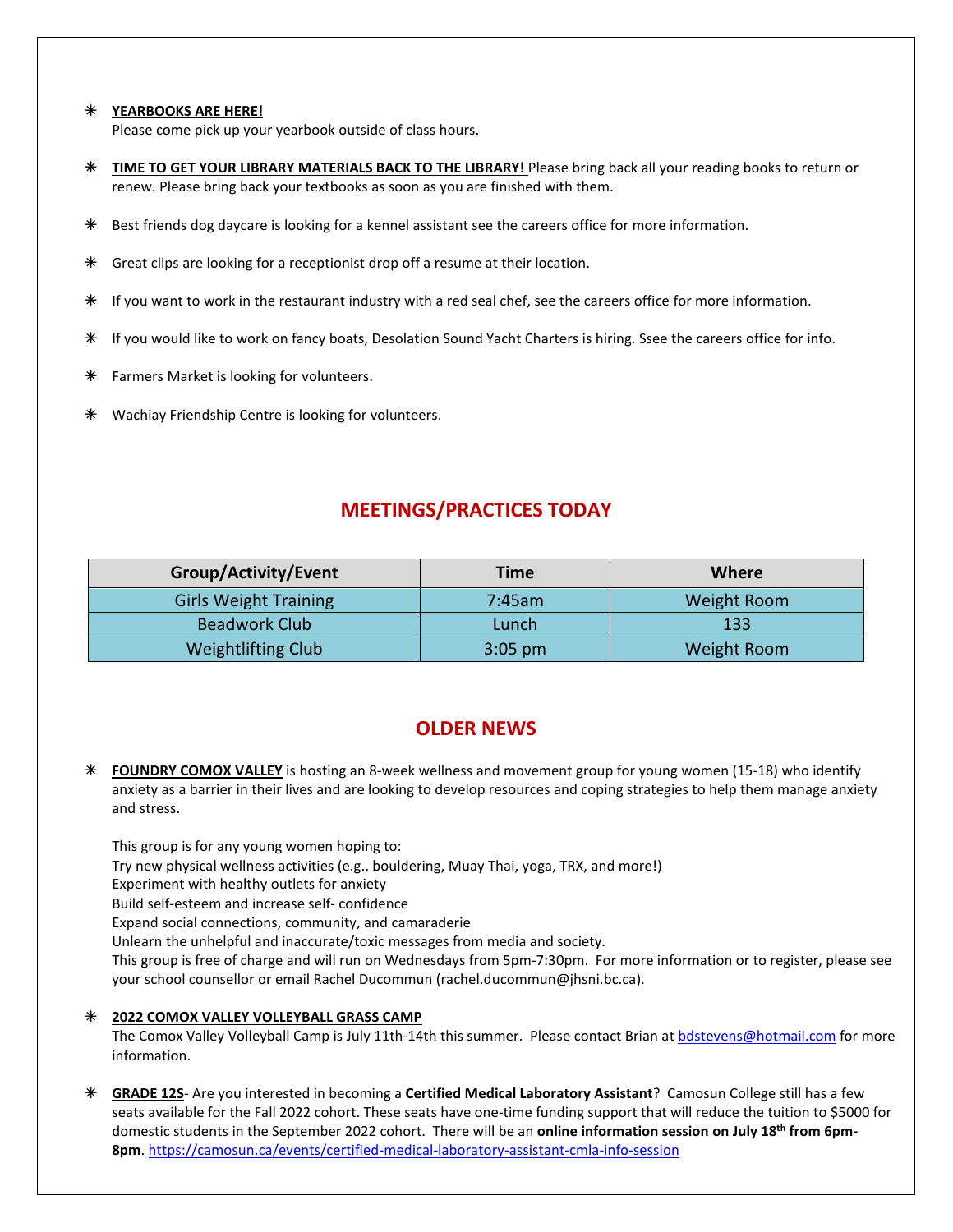## **CAREERS/WORK EXPERIENCE OFFICE**

**The Careers Office works closely with our community in creating connections for students at Vanier. Below you will find current volunteer and career opportunities that are available. If you have any questions or inquiries, please visit the Careers Office.**

### **CURRENT EMPLOYMENT OPPORTUNITIES:**

- Do you want to become a **LIFEGUARD** and get paid a awesome wage (\$23.93 per hour) see the careers office for information on the upcoming courses.
- **CYMC** is looking for an Assistant Program Coordinator for the summer 30 hours per week \$17.00 per hour see the careers office for how to apply.
- **TSOLUM RIVER RESTORATION** project is looking to hire a summer student see the careers office for information.
- Any students interested in working for **STRATHCONA WILDERNESS INSTITUTE** over the summer see the careers office job board for more information.
- Students interested in working for the **CITY OF COURTENAY AT THE LEWIS CENTRE** over the summer various positions available see the careers office job board for more information.
- If you are in grade 12 and are interested in **STEM,** then this is the position for you. NIC is looking for someone who can work as a camp assistant in their STEM camps running 4-6 weeks between July and August. Position pays \$16-\$18 per hours and is 35 hrs a week. Please send your RESUME t[o youthacademy@nic.bc.ca](mailto:youthacademy@nic.bc.ca) subject line STEM and SPORT camp position.
- The **CITY OF COURTENAY** is looking to hire a Drop-in Program Facilitator for the summer at the Lewis Centre see the careers office for the link on how to apply.
- Students interested in working for **PARKS CANADA** over the summer, they are hiring. See the careers office for more information.
- **LEMON HEAVEN** is looking for employees for the summer first event is Music Fest July 8-10 and more festivals throughout the summer. See the careers office for more information.
- **BERRY PICKING**

A local Berry farm is looking for strawberry pickers \$.75 per pound, flexible hours contact Pat Murphy at 250-941-6248 to discuss.

## **VOLUNTEER**

 Any students wanting to volunteer for **THE VIEWS** this summer come to the careers office to pick up the application. This is for returning or new students.

### **VOLUNTEER POSITION**

If you are 16+ years and are interested in **STEM**, NIC is looking for volunteers to help in their STEM/SPORTS summer camps. This position starts in July. Please email [youthacademy@nic.bc.ca](mailto:youthacademy@nic.bc.ca) with subject line STEM/SPORT camp volunteer position and attach your resume.

**Please come to the Career's office for application/information package.**

 **VOLUNTEERS NEEDED:** If you are interested in a career working with children (ECCE), we have a great volunteer opportunity for you. Come to the career's office for more information.